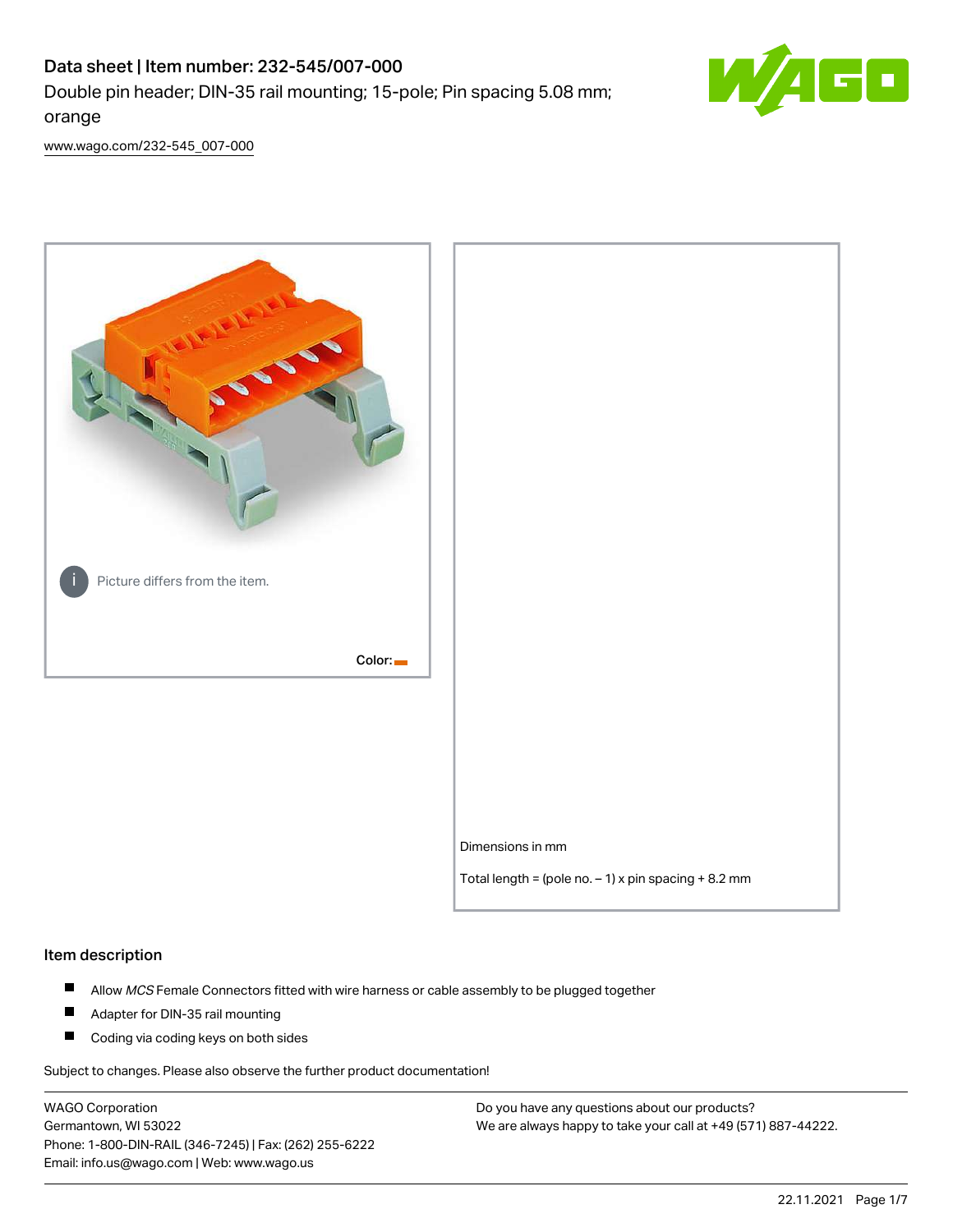

### Data Notes

| Safety information 1 | The <i>MCS – MULTI CONNECTION SYSTEM</i> includes connectors<br>without breaking capacity in accordance with DIN EN 61984. When<br>used as intended, these connectors must not be connected<br>/disconnected when live or under load. The circuit design should<br>ensure header pins, which can be touched, are not live when<br>unmated. |
|----------------------|--------------------------------------------------------------------------------------------------------------------------------------------------------------------------------------------------------------------------------------------------------------------------------------------------------------------------------------------|
| Variants:            | Other pole numbers<br>Other versions (or variants) can be requested from WAGO Sales or<br>configured at https://configurator.wago.com/                                                                                                                                                                                                     |

# Electrical data

## IEC Approvals

| Ratings per                 | IEC/EN 60664-1                                                        |
|-----------------------------|-----------------------------------------------------------------------|
| Ratings (note)              | Notice: Male connectors must not be live when disconnected!           |
| Rated voltage (III / 3)     | 250 V                                                                 |
| Rated surge voltage (III/3) | 4 <sub>k</sub> V                                                      |
| Rated voltage (III/2)       | 320 V                                                                 |
| Rated surge voltage (III/2) | 4 <sub>k</sub> V                                                      |
| Nominal voltage (II/2)      | 630 V                                                                 |
| Rated surge voltage (II/2)  | 4 <sub>k</sub> V                                                      |
| Rated current               | 12A                                                                   |
| Legend (ratings)            | $(III / 2)$ $\triangle$ Overvoltage category III / Pollution degree 2 |

# UL Approvals

| Approvals per                  | UL 1059 |
|--------------------------------|---------|
| Rated voltage UL (Use Group B) | 300 V   |
| Rated current UL (Use Group B) | 15 A    |
| Rated voltage UL (Use Group D) | 300 V   |
| Rated current UL (Use Group D) | 10 A    |

# Ratings per UL

| Rated voltage UL 1977 | 600 V |
|-----------------------|-------|
| Rated current UL 1977 |       |

Subject to changes. Please also observe the further product documentation!

| <b>WAGO Corporation</b>                                | Do you have any questions about our products?                 |  |
|--------------------------------------------------------|---------------------------------------------------------------|--|
| Germantown, WI 53022                                   | We are always happy to take your call at +49 (571) 887-44222. |  |
| Phone: 1-800-DIN-RAIL (346-7245)   Fax: (262) 255-6222 |                                                               |  |
| Email: info.us@wago.com   Web: www.wago.us             |                                                               |  |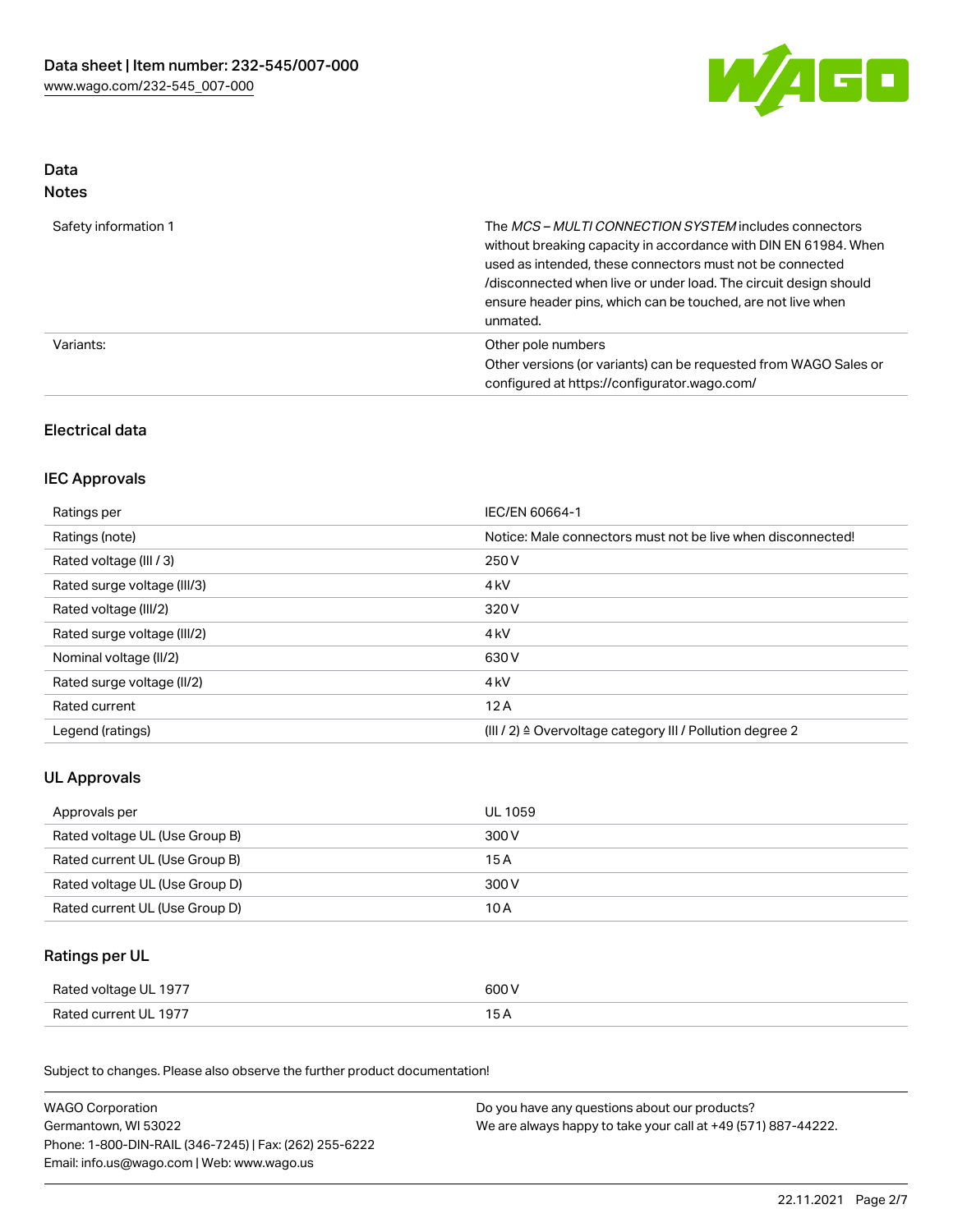

## CSA Approvals

| Approvals per                                                              | <b>CSA</b>                                    |
|----------------------------------------------------------------------------|-----------------------------------------------|
| Rated voltage CSA (Use Group B)                                            | 300V                                          |
| Rated current CSA (Use Group B)                                            | 15A                                           |
| Rated voltage CSA (Use Group D)                                            | 300 V                                         |
| Rated current CSA (Use Group D)                                            | 10A                                           |
| <b>Connection data</b>                                                     |                                               |
| Total number of potentials                                                 | 15                                            |
| Number of connection types                                                 | 1                                             |
| Number of levels                                                           | $\mathbf{1}$                                  |
| <b>Connection 1</b>                                                        |                                               |
| Number of poles                                                            | 15                                            |
| Physical data                                                              |                                               |
| Pin spacing                                                                | 5.08 mm / 0.2 inch                            |
| Width                                                                      | 79.4 mm / 3.126 inch                          |
| Height from upper-edge of DIN-rail                                         | 15 mm / 0.591 inch                            |
| Depth                                                                      | 42.5 mm / 1.673 inch                          |
| Mechanical data                                                            |                                               |
| Mounting type                                                              | DIN-35 rail                                   |
| Plug-in connection                                                         |                                               |
| Contact type (pluggable connector)                                         | Male connector/plug                           |
| Connector (connection type)                                                | for pluggable connector                       |
| Mismating protection                                                       | No                                            |
| Locking of plug-in connection                                              | Without                                       |
| <b>Material data</b>                                                       |                                               |
| Color                                                                      | orange                                        |
| Material group                                                             |                                               |
| Insulation material                                                        | Polyamide (PA66)                              |
| Flammability class per UL94                                                | V <sub>0</sub>                                |
| Subject to changes. Please also observe the further product documentation! |                                               |
| <b>WAGO Corporation</b>                                                    | Do you have any questions about our products? |

Germantown, WI 53022 Phone: 1-800-DIN-RAIL (346-7245) | Fax: (262) 255-6222 Email: info.us@wago.com | Web: www.wago.us

We are always happy to take your call at +49 (571) 887-44222.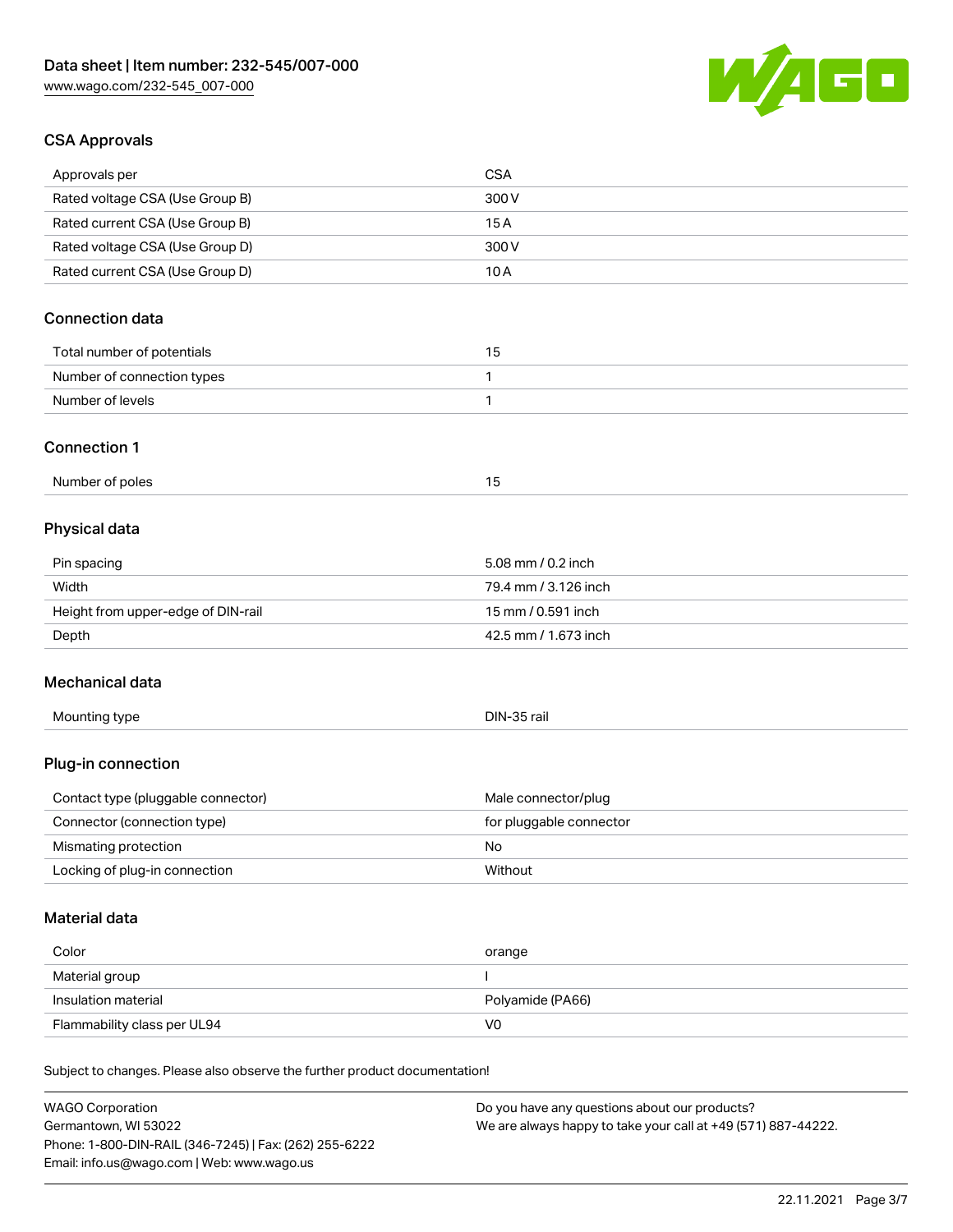[www.wago.com/232-545\\_007-000](http://www.wago.com/232-545_007-000)



| Contact material | Electrolytic copper (E <sub>Cu</sub> ) |
|------------------|----------------------------------------|
| Contact plating  | tin-plated                             |
| Fire load        | 0.303 MJ                               |
| Weight           | 14.5 g                                 |
|                  |                                        |

# Environmental requirements

| Limit temperature range<br>the contract of the contract of the contract of the contract of the contract of the contract of the contract of | +100 °C<br>-60 |
|--------------------------------------------------------------------------------------------------------------------------------------------|----------------|
|--------------------------------------------------------------------------------------------------------------------------------------------|----------------|

### Commercial data

| Product Group         | 3 (Multi Conn. System) |
|-----------------------|------------------------|
| PU (SPU)              | 25 Stück               |
| Packaging type        | box                    |
| Country of origin     | DE.                    |
| <b>GTIN</b>           | 4045454340056          |
| Customs tariff number | 8536694040             |

# Approvals / Certificates

#### Country specific Approvals

| Logo               | Approval                                     | <b>Additional Approval Text</b> | Certificate<br>name |
|--------------------|----------------------------------------------|---------------------------------|---------------------|
|                    | CВ<br>DEKRA Certification B.V.               | IEC 61984                       | NL-39756            |
| EMA<br><b>NEUR</b> | <b>KEMA/KEUR</b><br>DEKRA Certification B.V. | EN 61984                        | 2190761.01          |

#### Ship Approvals

Email: info.us@wago.com | Web: www.wago.us

|                                        |                                                                            |                                                               | Certificate |
|----------------------------------------|----------------------------------------------------------------------------|---------------------------------------------------------------|-------------|
| Logo                                   | Approval                                                                   | <b>Additional Approval Text</b>                               | name        |
| ABS                                    | <b>ABS</b>                                                                 |                                                               | $19-$       |
|                                        | American Bureau of Shipping                                                |                                                               | HG15869876- |
|                                        |                                                                            |                                                               | <b>PDA</b>  |
|                                        | BV                                                                         | <b>IEC 60998</b>                                              | 11915/D0 BV |
| VERITAS                                | Bureau Veritas S.A.                                                        |                                                               |             |
|                                        | <b>DNV GL</b>                                                              | EN 60998                                                      | TAE000016Z  |
| Det Norske Veritas, Germanischer Lloyd |                                                                            |                                                               |             |
|                                        | Subject to changes. Please also observe the further product documentation! |                                                               |             |
| <b>WAGO Corporation</b>                |                                                                            | Do you have any questions about our products?                 |             |
| Germantown, WI 53022                   |                                                                            | We are always happy to take your call at +49 (571) 887-44222. |             |
|                                        | Phone: 1-800-DIN-RAIL (346-7245)   Fax: (262) 255-6222                     |                                                               |             |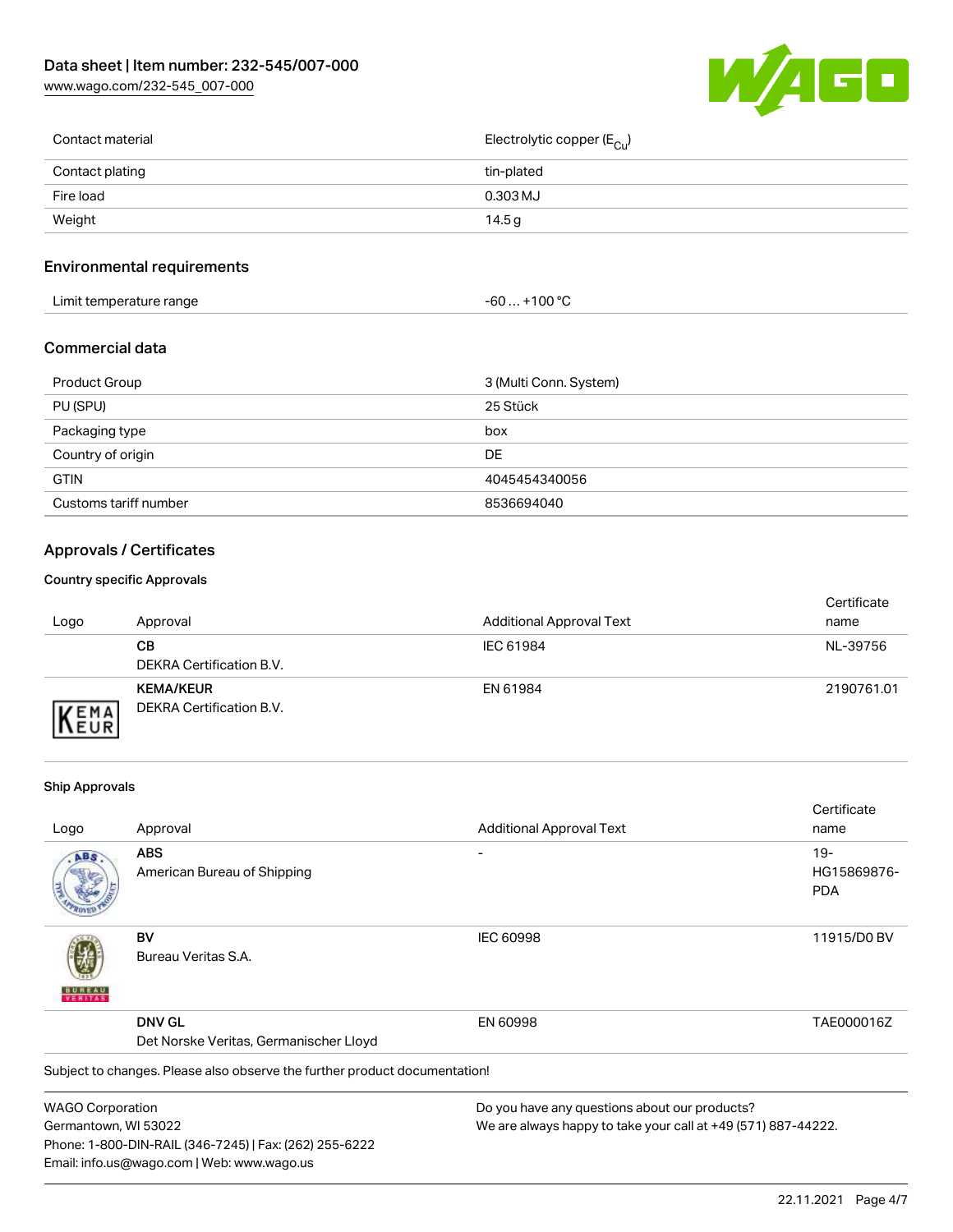

#### UL-Approvals

| Logo                  | Approval                                    | <b>Additional Approval Text</b> | Certificate<br>name |
|-----------------------|---------------------------------------------|---------------------------------|---------------------|
| $\boldsymbol{\theta}$ | UL<br>UL International Germany GmbH         | <b>UL 1977</b>                  | E45171              |
| $\boldsymbol{\theta}$ | <b>UR</b><br>Underwriters Laboratories Inc. | <b>UL 1059</b>                  | E45172              |

### **Counterpart**



| ltem no.231-315/026-000                                                                                               | www.wago.com/231-315/026- |
|-----------------------------------------------------------------------------------------------------------------------|---------------------------|
| 1-conductor female connector; CAGE CLAMP®; 2.5 mm <sup>2</sup> ; Pin spacing 5.08 mm; 15-pole; 2,50 mm <sup>2</sup> ; | 000                       |
| orange                                                                                                                |                           |

### Optional accessories

#### Carrier rail

| Mounting accessories |                                                                                                                                             |                      |
|----------------------|---------------------------------------------------------------------------------------------------------------------------------------------|----------------------|
|                      | Item no.: 210-197<br>Steel carrier rail; 35 x 15 mm; 1.5 mm thick; 2 m long; slotted; similar to EN 60715; silver-colored                   | www.wago.com/210-197 |
|                      | Item no.: 210-198<br>Copper carrier rail; 35 x 15 mm; 2.3 mm thick; 2 m long; unslotted; according to EN 60715; copper-<br>colored          | www.wago.com/210-198 |
|                      | Item no.: 210-504<br>Steel carrier rail; 35 x 7.5 mm; 1 mm thick; 2 m long; slotted; galvanized; according to EN 60715; silver-<br>colored  | www.wago.com/210-504 |
|                      | Item no.: 210-505<br>Steel carrier rail; 35 x 7.5 mm; 1 mm thick; 2 m long; unslotted; galvanized; according to EN 60715;<br>silver-colored | www.wago.com/210-505 |
|                      | Item no.: 210-506<br>Steel carrier rail; 35 x 15 mm; 1.5 mm thick; 2 m long; unslotted; galvanized; similar to EN 60715; silver-<br>colored | www.wago.com/210-506 |
|                      | Item no.: 210-508<br>Steel carrier rail; 35 x 15 mm; 1.5 mm thick; 2 m long; slotted; galvanized; similar to EN 60715; silver-<br>colored   | www.wago.com/210-508 |
|                      | Item no.: 210-113<br>Steel carrier rail; 35 x 7.5 mm; 1 mm thick; 2 m long; unslotted; according to EN 60715; silver-colored                | www.wago.com/210-113 |
|                      |                                                                                                                                             |                      |

Subject to changes. Please also observe the further product documentation!

WAGO Corporation Germantown, WI 53022 Phone: 1-800-DIN-RAIL (346-7245) | Fax: (262) 255-6222 Email: info.us@wago.com | Web: www.wago.us

Do you have any questions about our products? We are always happy to take your call at +49 (571) 887-44222.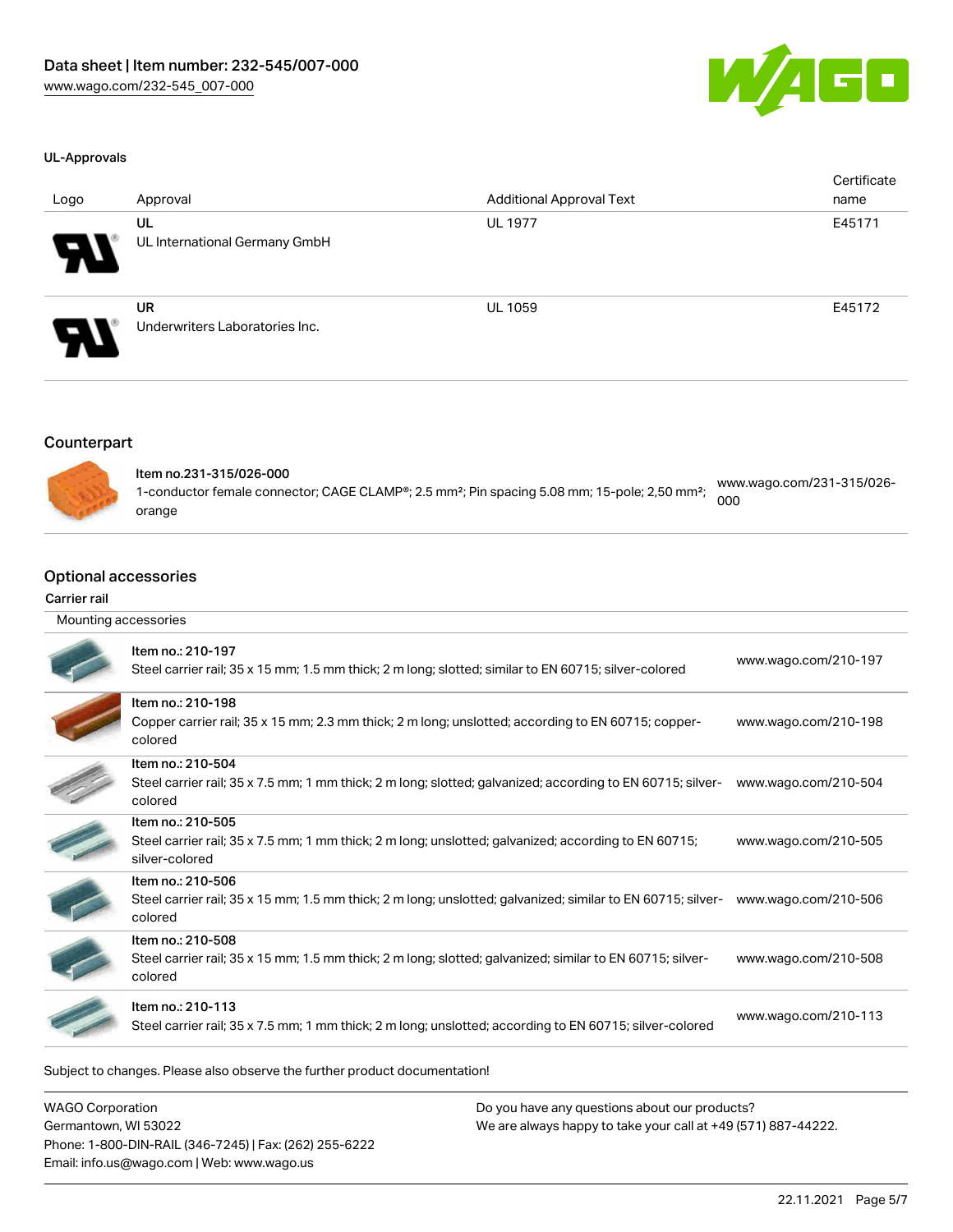

#### Item no.: 210-118

Steel carrier rail; 35 x 15 mm; 2.3 mm thick; 2 m long; unslotted; according to EN 60715; silver-colored [www.wago.com/210-118](http://www.wago.com/210-118)

|                               | Item no.: 210-112<br>Steel carrier rail; 35 x 7.5 mm; 1 mm thick; 2 m long; slotted; according to EN 60715; "Hole width 25 mm; www.wago.com/210-112<br>silver-colored |               |                      |
|-------------------------------|-----------------------------------------------------------------------------------------------------------------------------------------------------------------------|---------------|----------------------|
|                               | Item no.: 210-114<br>Steel carrier rail; 35 x 15 mm; 1.5 mm thick; 2 m long; unslotted; similar to EN 60715; silver-colored                                           |               | www.wago.com/210-114 |
|                               | Item no.: 210-115<br>Steel carrier rail; 35 x 7.5 mm; 1 mm thick; 2 m long; slotted; according to EN 60715; "Hole width 18 mm; www.wago.com/210-115<br>silver-colored |               |                      |
|                               | Item no.: 210-196<br>Aluminum carrier rail; 35 x 8.2 mm; 1.6 mm thick; 2 m long; unslotted; similar to EN 60715; silver-colored                                       |               | www.wago.com/210-196 |
| Coding                        |                                                                                                                                                                       |               |                      |
| Coding                        |                                                                                                                                                                       |               |                      |
|                               | Item no.: 231-129<br>www.wago.com/231-129<br>Coding key; snap-on type; light gray                                                                                     |               |                      |
| <b>Downloads</b>              |                                                                                                                                                                       |               |                      |
| Documentation                 |                                                                                                                                                                       |               |                      |
| <b>Additional Information</b> |                                                                                                                                                                       |               |                      |
| Technical explanations        | 2019 Apr 3                                                                                                                                                            | pdf<br>2.0 MB | Download             |
| <b>CAD</b> files              |                                                                                                                                                                       |               |                      |
| CAD data                      |                                                                                                                                                                       |               |                      |
|                               | 2D/3D Models 232-545/007-000                                                                                                                                          | <b>URL</b>    | Download             |
| <b>CAE</b> data               |                                                                                                                                                                       |               |                      |
|                               | EPLAN Data Portal 232-545/007-000                                                                                                                                     | <b>URL</b>    | Download             |
|                               | ZUKEN Portal 232-545/007-000                                                                                                                                          | <b>URL</b>    | Download             |
|                               | EPLAN Data Portal 232-545/007-000                                                                                                                                     | URL           | Download             |

Subject to changes. Please also observe the further product documentation!

| <b>WAGO Corporation</b>                                | Do you have any questions about our products?                 |
|--------------------------------------------------------|---------------------------------------------------------------|
| Germantown, WI 53022                                   | We are always happy to take your call at +49 (571) 887-44222. |
| Phone: 1-800-DIN-RAIL (346-7245)   Fax: (262) 255-6222 |                                                               |
| Email: info.us@wago.com   Web: www.wago.us             |                                                               |